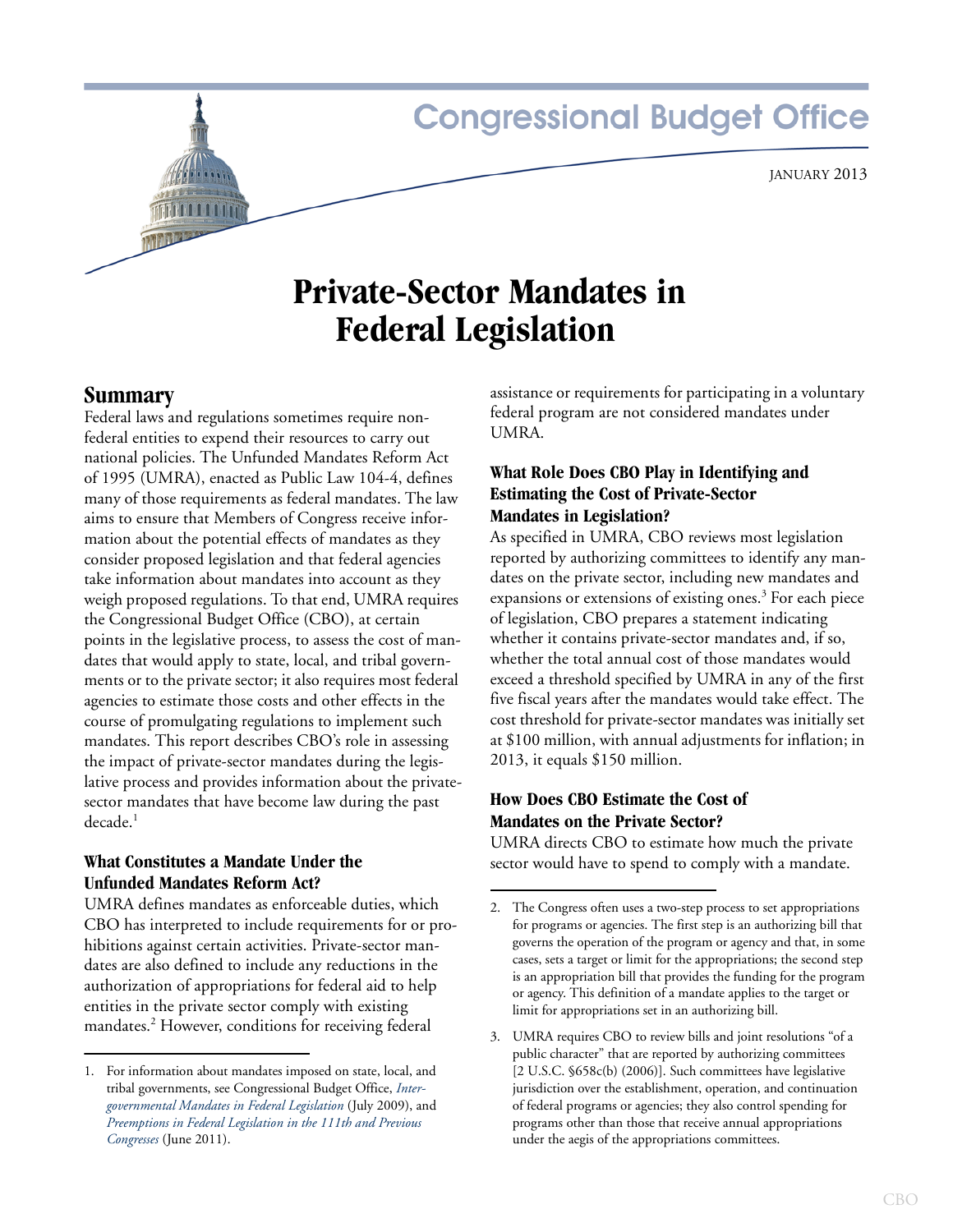CBO estimates those costs to be the expenses that would be directly incurred by an entity that would be subject to the mandate, regardless of whether the entity would ultimately bear those costs itself or pass them on to its customers, workers, or shareholders. In addition, CBO estimates any losses of income that would result from complying with a mandate that would limit an entity's ability to generate revenue. As UMRA requires, CBO offsets its estimates of costs with any savings that would accrue to a mandated entity from complying with the mandate and identifies any funding authorized by legislation to help private-sector entities carry out the mandate.

#### **How Common Are Private-Sector Mandates in Legislation and Public Laws?**

CBO reviews hundreds of pieces of legislation for privatesector mandates each year. Most of that legislation does not contain mandates as defined in UMRA. Of the nearly 9,000 legislative proposals for which CBO has prepared mandate statements since UMRA was enacted, 16 percent contained private-sector mandates (see [Figure 1](#page-2-0)). Among the proposals with mandates, 25 percent were estimated to result in total annual costs for private-sector mandates that would exceed the UMRA threshold, and 59 percent were estimated to impose mandate costs below the threshold. The other 16 percent included mandates whose total costs could not be determined, generally because the scope of a particular mandate would not be known until specific regulations were issued.

In addition to examining bills during the legislative process, since 2001 CBO has conducted an annual review after each session of Congress to determine which laws enacted during that session imposed mandates on the private sector.<sup>4</sup> Between 2001 and 2011, lawmakers enacted roughly 2,300 public laws; 12 percent of them contain at least one mandate on the private sector. Of the laws with mandates, 26 percent include at least one mandate whose annual costs were estimated to exceed the UMRA threshold sometime in the first five years, 57 percent impose mandates whose total annual costs were below the threshold, and 17 percent contain mandates whose costs could not be estimated. Put another way, about 3 percent of all public laws enacted during the 2001–2011 period contain at least one private-sector

mandate whose annual costs were estimated to exceed the UMRA threshold sometime in the first five years, 7 percent include mandates with costs below the threshold, and 2 percent impose mandates whose costs could not be determined.

## **What Types of Private-Sector Mandates Have Been Enacted Since 2001?**

The laws whose mandate costs exceeded the threshold impose various types of private-sector mandates: regulations, fees, taxes, and limits on civil actions (noncriminal legal proceedings). Many of those laws extended existing mandates that were set to expire. Some of the laws impose mandates that affect several sectors of the economy; others impose mandates that focus on a specific sector, such as trade, finance and insurance, or manufacturing.

## **CBO's Role in Assessing the Impact of Mandates on the Private Sector**

Title I of UMRA requires the Congressional Budget Office to review most bills and joint resolutions approved by an authorizing committee to identify the costs of any mandates they would impose on the private sector. (As defined in UMRA, the private sector consists of "all persons or entities in the United States, including individuals, partnerships, associations, corporations, and educational and nonprofit institutions," excluding state, local, or tribal governments.)<sup>5</sup> Most of CBO's estimates of mandate costs are prepared at that point in the legislative process. UMRA also directs CBO to prepare analyses of mandates at other stages of the legislative process when called upon by the Congress. Those analyses may address legislation introduced in or passed by the House of Representatives or the Senate, or legislation approved by House-Senate conference committees. In addition,

<sup>4.</sup> That review is detailed in CBO's annual report to the Congress about UMRA. For the most recent report, see Congressional Budget Office, *[A Review of CBO's Activities in 2011 Under the](http://www.cbo.gov/publication/43140)  [Unfunded Mandates Reform Act](http://www.cbo.gov/publication/43140)* (March 2012).

<sup>5.</sup> Sec. 101(a)(2) of the Unfunded Mandates Reform Act of 1995, 2 U.S.C. §658(9) (2006). For an entity that has some private characteristics and some links to the federal government, CBO generally classifies the organization as private or federal in accord with how it treats the organization in estimates of the federal budget. Entities that are included in the budget are not considered by CBO to be private entities under UMRA. For example, after the federal government placed mortgage finance organizations Fannie Mae and Freddie Mac in conservatorship in 2008, CBO began including their spending and revenues in its budget estimates and no longer considered them private entities under UMRA. For more information about CBO's budgetary treatment of those organizations under conservatorship, see Congressional Budget Office, *[CBO's Budgetary Treatment of Fannie Mae and Freddie Mac](http://www.cbo.gov/publication/41887)* (January 2010).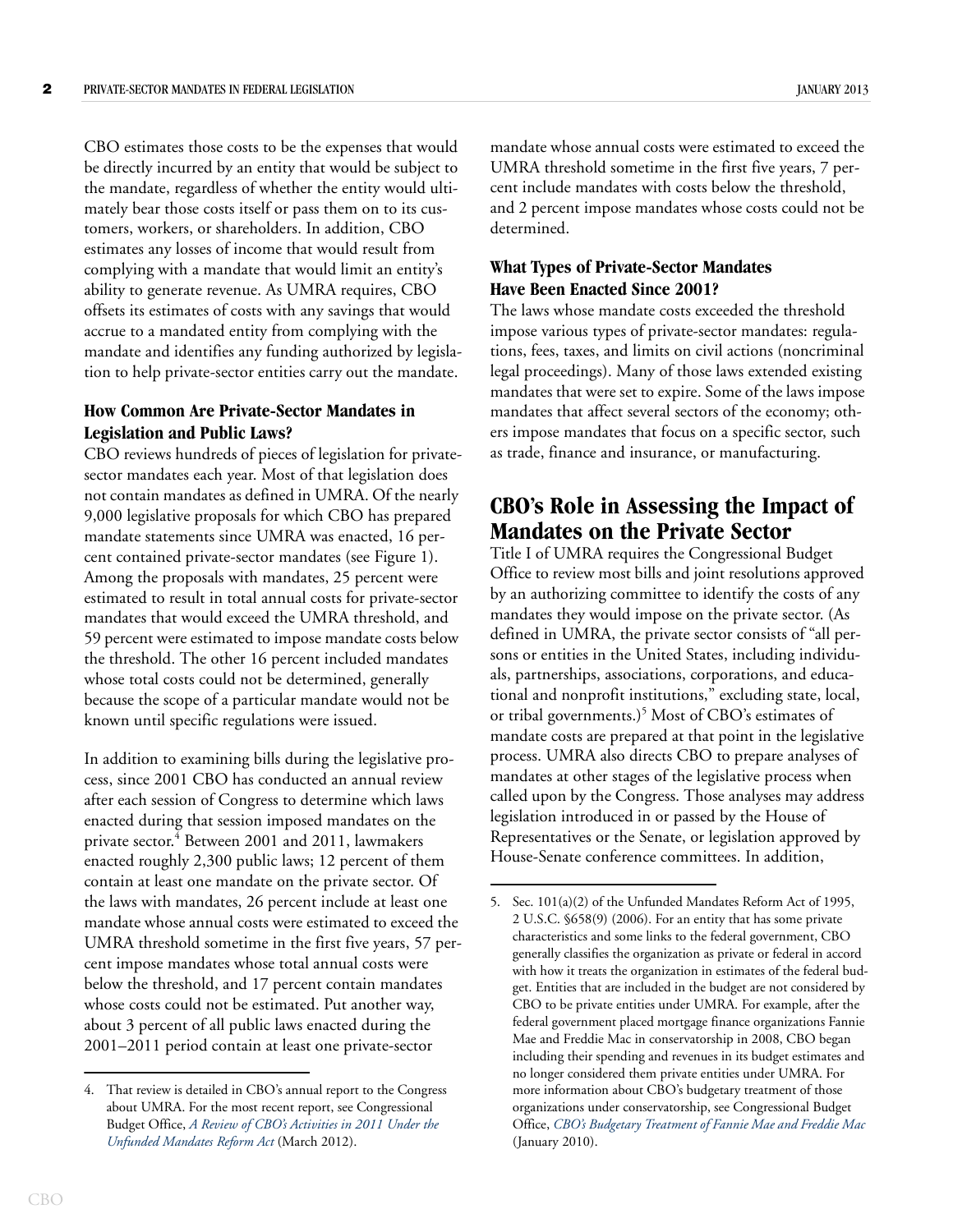### <span id="page-2-0"></span>**Figure 1.**

## **Prevalence of Private-Sector Mandates in Legislation and Public Laws Reviewed by CBO**



Source: Congressional Budget Office.

Note: The annual cost threshold established in the Unfunded Mandates Reform Act of 1995 (UMRA) for private-sector mandates was \$100 million in 1996, with yearly adjustments for inflation thereafter. By 2011, that threshold had risen to \$142 million.

a. In 1996, in accord with the provisions of UMRA, CBO began reviewing legislation reported by authorizing committees to determine whether the legislation would impose mandates on the private sector or on state, local, or tribal governments. In 2001, CBO began conducting an annual review after each session of Congress to determine whether the public laws enacted in that session contain private-sector mandates.

UMRA specifies that if asked by the Chairman or Ranking Member of a committee, CBO must help the committee analyze the impact of legislative proposals or conduct special studies of mandates in such proposals.

CBO's review of legislation involves identifying any new mandates or any extensions or expansions of existing mandates and estimating whether the annual costs of complying with all of the mandates identified in the legislation would exceed UMRA's statutory threshold at any time in the mandates' first five fiscal years. UMRA also

requires CBO to identify whether the legislation would authorize possible future appropriations that private entities could use to comply with any of the mandates. A statement describing the mandates, the estimate of compliance costs, and any authorized funding is included in the cost estimate for the legislation that CBO provides to the Congress. As required by UMRA, the mandate statement indicates whether those annual costs would be greater than UMRA's statutory threshold during the fiveyear period after the mandates would take effect and explains the basis for CBO's estimate. If CBO cannot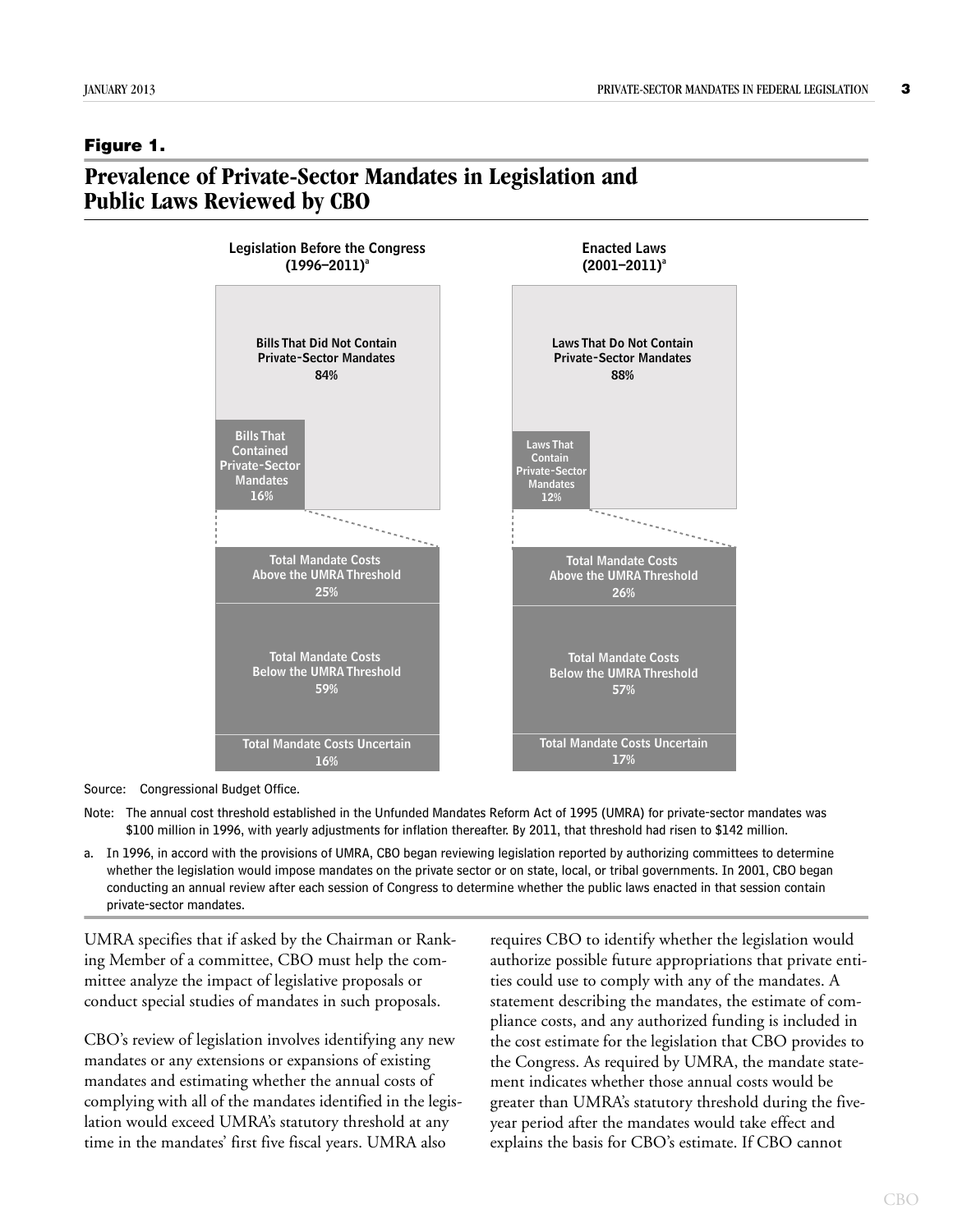determine whether the total annual costs would exceed the threshold, it must explain why it cannot make that determination.<sup>6</sup>

Not all legislative provisions are subject to the requirements of UMRA, however. The law excludes provisions of authorizing legislation that enforce constitutional rights; establish or enforce statutory rights that prohibit discrimination; provide emergency aid; require compliance with accounting and auditing procedures for grants; are necessary for national security or to ratify or implement international treaty obligations; are emergencies as designated by the President and the Congress; or relate to programs created by title II of the Social Security Act (Old-Age, Survivors, and Disability Insurance benefits). If a provision of authorizing legislation is excluded from the requirements of UMRA, CBO notes the reason for the exclusion and does not include a statement about any mandates in the provision. In addition, UMRA does not expressly require a mandate review of appropriation bills.<sup>7</sup>

Some mandates are enacted into law without a CBO estimate for other reasons. For example, some legislative provisions are enacted without being considered by an authorizing committee, and some are included in amendments made on the floor of the House or Senate or in a conference committee after CBO's initial review. CBO does not review such provisions unless specifically requested by the Congress.

In addition to reviews of pending legislation, UMRA requires CBO, if asked by the Chairman or Ranking Member of a committee, to compare a federal agency's estimate of the costs of proposed regulations to implement a federal mandate with CBO's estimate made during the legislative process. Requests for such comparisons are rare. Moreover, several factors cause federal agencies' and CBO's estimates of mandate costs to differ in ways

that can limit their comparability. For instance, CBO and federal agencies may base their estimates on different versions of legislation: Because a bill reviewed by CBO may be amended later in the legislative process, the public law on which an agency's estimate is based may differ from the provisions that CBO analyzed. In other instances, CBO and federal agencies may not have the same information available when trying to estimate the costs of mandates. A bill may give an agency general authority to issue regulations, the details of which are not known at the legislative stage. In that case, there may be so much uncertainty about how the agency would implement the mandate that CBO has no basis to estimate its cost; hence, there may not be a CBO estimate that can be compared with the one prepared later by the agency.<sup>8</sup>

# **Identifying Mandates on the Private Sector**

UMRA defines a private-sector mandate as any provision in legislation, statute, or regulation that would impose an enforceable duty on entities in the private sector or that would reduce or eliminate the amount of funding authorized to cover the costs of existing mandates. UMRA does not define "enforceable duty," but CBO has interpreted the term to mean actions that would be either required or prohibited by the sovereign authority of the United States. However, a duty that arises out of participation in a voluntary federal program or that is a condition for receiving federal assistance does not fall within UMRA's definition of a mandate, because such a duty is not compulsory.

Thus, a provision that would require companies to comply with a federal safety or environmental standard—or that would prohibit a business activity or establish a mandatory fee for businesses—would impose a mandate. For example, a bill that would limit the amount of lead in children's toys would impose a mandate on toy manufacturers, and a bill that would bar the sale of certain chemicals without a permit would impose a mandate on manufacturers of those chemicals. Legislation that would assess a fee for the use of customs services would impose a

<sup>6.</sup> Under UMRA, the staff of the Joint Committee on Taxation (JCT) conducts mandate reviews of legislative provisions reported by authorizing committees that would amend the Internal Revenue Code and estimates the costs of those mandates. Information from JCT about mandates in tax provisions is incorporated into CBO's mandate statements.

<sup>7.</sup> Under UMRA, legislative provisions in appropriation bills that would increase the direct costs of a mandate on state, local, or tribal governments are not in order for consideration on the floor of the House or Senate without a mandate statement from CBO. Consequently, CBO may be asked to review legislative provisions in an appropriation bill.

<sup>8.</sup> For more information about comparing CBO's mandate statements with estimates by federal agencies, see Congressional Budget Office, [letter to the Honorable James Lankford about a](http://www.cbo.gov/publication/41475)  [brief comparison of cost estimates for mandates as prepared by](http://www.cbo.gov/publication/41475)  [CBO and by federal agencies for selected regulatory rules](http://www.cbo.gov/publication/41475) (May 20, 2011).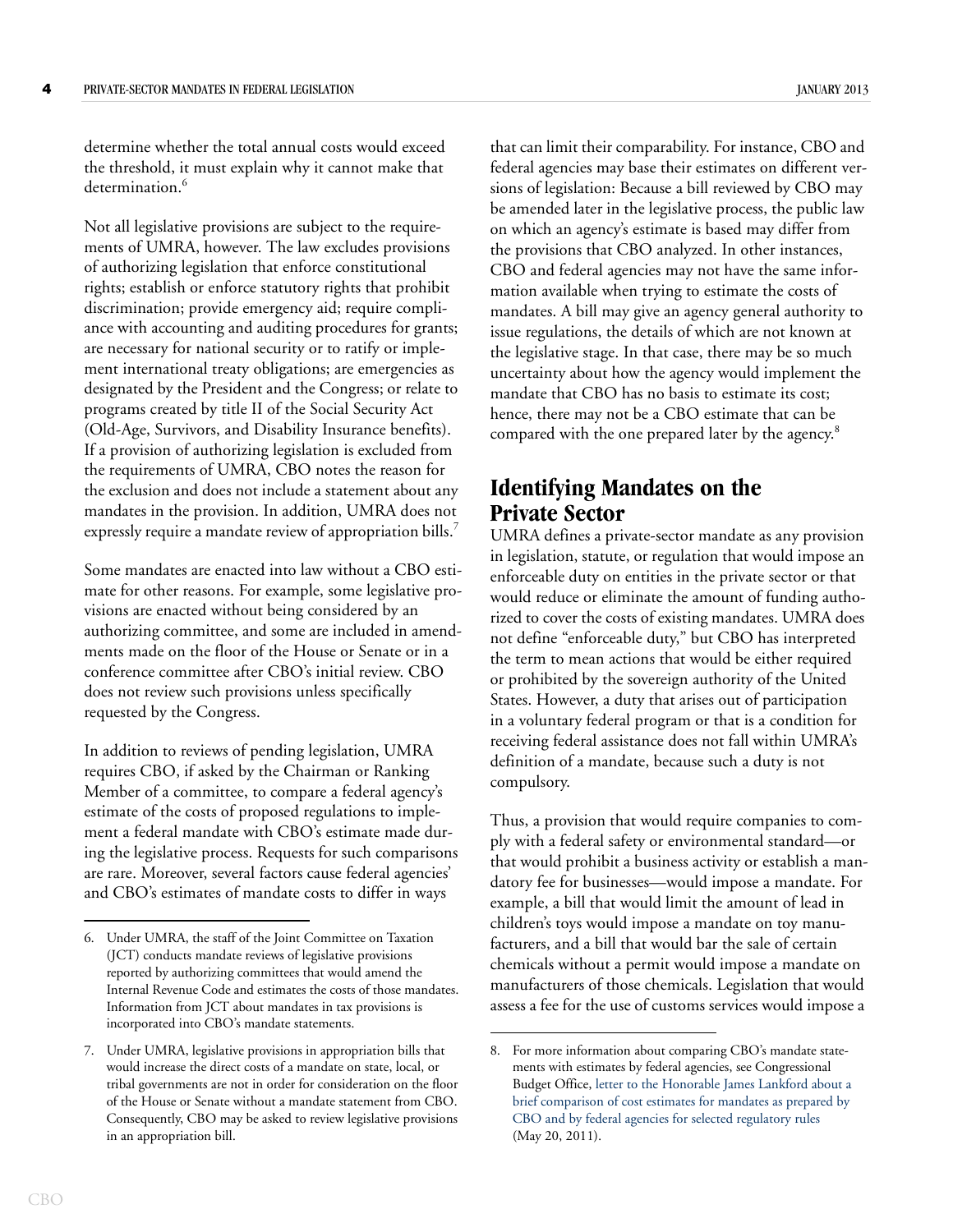mandate on companies that import goods. (Payment of the fee counts as an enforceable duty because businesses seeking to import goods must go through customs. The government would impose those fees through its sovereign authority to regulate the shipment of goods into the country, and businesses would not have another legal option available to bring in imports.) Likewise, a bill that would raise the fee that companies pay to obtain a visa for a foreign worker would impose a mandate, because the federal program governing that activity—immigration law—is not voluntary. (A business that wants to employ certain types of foreign workers has no other option for doing so under federal law than to pay the visa fee; thus, an increase in that fee would impose a mandate.) Additionally, some legislative proposals would give industry organizations the authority to assess fees on firms in that industry. In such cases, CBO considers the authority to assess fees to be an extension of the sovereign power of the federal government.<sup>9</sup> As a result, the payment of those fees would not be considered voluntary.

Some federal programs—including programs that provide funding or other forms of assistance—may impose requirements on participants that, by UMRA's definition, are not considered mandates because those programs are voluntary in nature and do not rely on the use of sovereign power. Such programs include federal loan guarantees and grants, which may involve fees and information requirements. For example, a bill that would require a researcher to submit information to obtain a federal grant would not impose a mandate, because the government does not compel someone to obtain a federal grant in order to conduct research. The decision to participate in a federal grant program is voluntary.

Proposed legislation may also place restrictions or requirements on the use of resources owned by the federal government, but CBO does not consider conditions for the use of a federal asset to be mandates under UMRA. For instance, a bill might increase the royalty payments required from companies that enter into new lease agreements to produce oil and gas on federal land. CBO considers those agreements to be voluntary business arrangements between the government and a private

entity for the use of federal land and the development of mineral resources. Private entities choose to accept the conditions of using a federal asset even if those conditions—such as royalty payments—may result in costs. If, however, a legislative provision would unilaterally alter an existing lease agreement or other contract between the government and a private entity, CBO would identify that change as a mandate.

## **Estimating the Costs of Mandates on the Private Sector**

If a bill would impose mandates on private entities, UMRA directs CBO to determine whether the total direct cost of all the mandates in the bill would be greater than the annual threshold established in UMRA during any of the first five fiscal years after the mandates would take effect. For any given year, the cost threshold for private-sector mandates is \$100 million plus adjustments for inflation since 1996. (For 2013, the threshold is  $$150$  million.)<sup>10</sup>

UMRA defines direct costs as the incremental amount that entities must spend to comply with a mandate. Those costs exclude amounts that mandated entities would spend to comply with applicable laws, regulations, or professional standards in effect when the federal mandate would apply. In addition, in CBO's estimates, direct costs must be offset by any savings to mandated entities that would result from complying with the mandate, as well as any savings from other provisions in the legislation imposing the mandate that would govern the same activity as the mandate. Hence, it is possible for a bill to contain a mandate that is estimated to result in no additional net costs.

#### **Measuring Mandate Costs**

When estimating the cost of a private-sector mandate, CBO measures the total cost incurred by a mandated entity. As part of that cost, CBO measures any loss of income that would result if the mandate limited the entity's ability to produce revenue. Such losses are not explicitly included in UMRA's definition of costs, but CBO interprets UMRA's definition of a mandate to include not only requirements that would result in expenditures but also prohibitions that would result in 9. For example, under the Travel Promotion Act of 2009, a private

organization would be able to impose fees on entities in the travel industry. CBO identified those fees as a mandate. See Congressional Budget Office, [cost estimate for S. 1023, the Travel](http://www.cbo.gov/publication/20772)  [Promotion Act of 2009](http://www.cbo.gov/publication/20772) (June 9, 2009).

<sup>10.</sup> Thresholds related to mandate estimates are calculated on a fiscal year basis; the figures and table show information on a calendar year basis.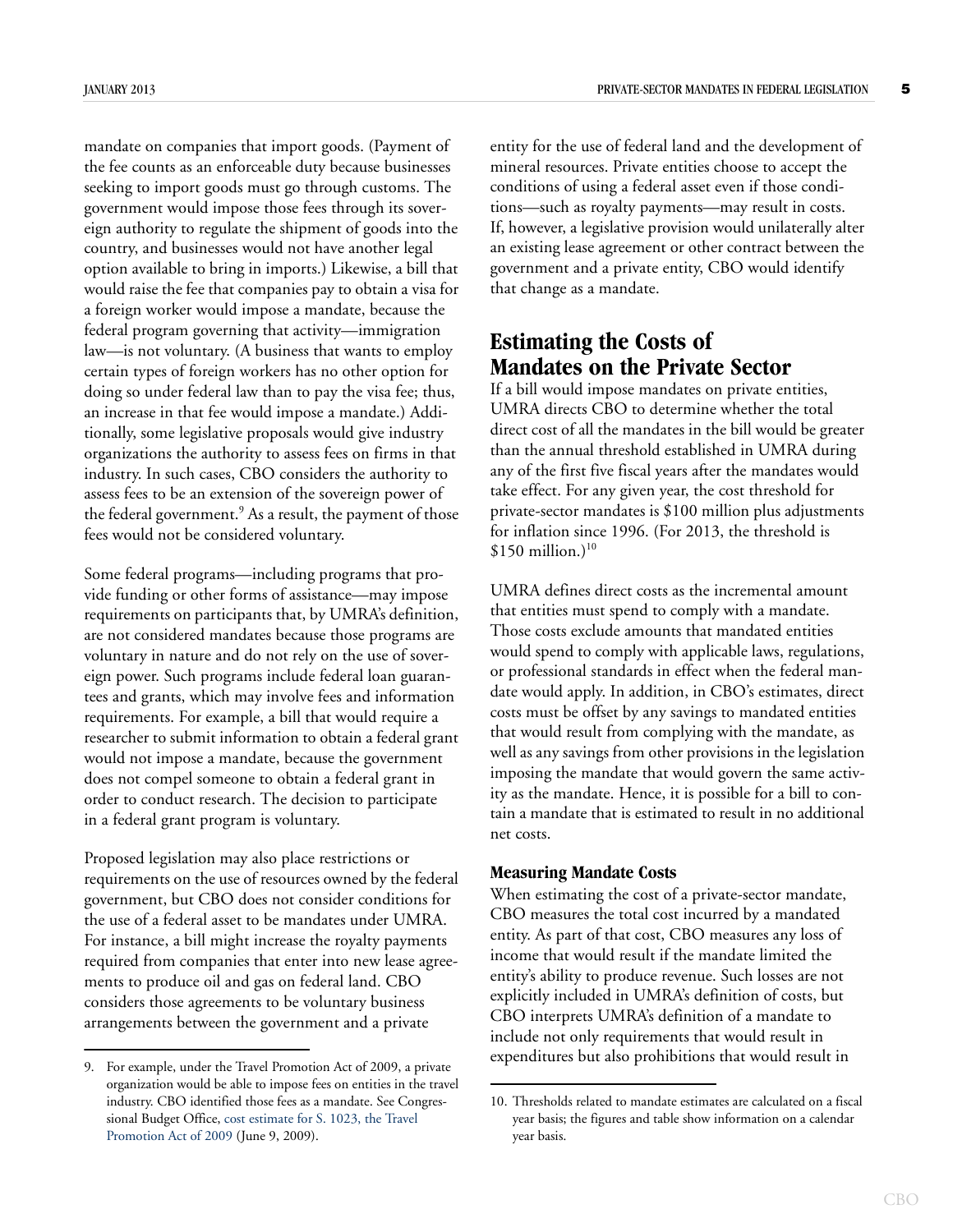lost income. Thus, in cases in which legislation would ban the production or sale of a good, CBO would measure the cost of the mandate as the net income forgone because of the ban. $^{11}$ 

In estimating mandate costs, CBO measures the total cost incurred by the entities on which the mandate is imposed, regardless of who ultimately pays that cost. In general, the added costs of adhering to a mandate may prompt mandated entities to pass those costs along to others, but CBO does not project how those costs would ultimately be distributed. For instance, if a manufacturer would be expected to finance the installation of mandated equipment by raising prices, CBO would not offset its measure of costs by an estimate of the additional revenue that the manufacturer would receive from charging higher prices, nor would it assess who would bear the burden of those higher prices. Likewise, if a bill would impose a new safety standard on airlines, CBO would report the costs initially incurred by the airlines, which would include any costs that they might eventually pass on. CBO would not identify the percentage of the airlines' compliance costs that would ultimately be borne by customers, employees, or shareholders. On occasion, at the request of the Congress, CBO has analyzed how the costs of federal programs are distributed; such analyses can take a significant amount of time, however, so providing a distributional analysis for every bill is not possible given the time constraints of the legislative process.

UMRA directs CBO to assume that private entities would choose to comply with mandates as efficiently as possible. When data are available, CBO generally accounts for alternative methods or products that might help mandated entities minimize their compliance costs. For example, some legislative proposals offer more than one option for adhering to a mandate. A bill establishing a cap-and-trade program to reduce emissions of a pollutant might require the operator of a power plant to decrease emissions from its facility, buy emissions allowances, or pay a penalty. In that case, CBO would assume that the private entity would choose the compliance option resulting in the smallest additional cost.

Mandates in legislation could also have an impact on the broader economy—such as the nation's gross domestic product, employment, or inflation—but those economic effects are excluded from CBO's estimates. Like the ultimate distribution of mandate costs, broader economic effects are beyond the scope of the analysis that UMRA requires of CBO, and conducting such an analysis for each bill reported by an authorizing committee is not feasible under the time constraints imposed by the legislative process. However, UMRA requires Congressional committees to provide information about some of the effects of proposed mandates on the broader economy as a part of their committee reports (see [Box 1\)](#page-6-0).

Not all mandates have costs as defined by UMRA. The law specifically excludes from estimates of mandate costs any amounts that mandated entities would have spent anyway to comply with existing laws, regulations, or professional standards. Accordingly, CBO does not consider those amounts when assessing whether the costs of a mandate would exceed the annual threshold in UMRA. For example, a bill might require an industry to comply with a standard that was identical to one in the laws of every state or to a voluntary standard that the industry was already meeting. The new federal requirement would be a mandate, but its direct cost would be zero because no additional funds would be expended to comply with the requirement.

For roughly one out of every six bills with private-sector mandates that it reviews, CBO cannot determine whether the total cost of the bill's mandates would surpass the UMRA threshold. The reason in most cases is uncertainty about the scope of a mandate—the number of people or entities affected, the extent of the requirements they would face, or both. Such uncertainty generally arises because of insufficient information about the contents of regulations that a bill might require. Legislative proposals might give a federal agency broad discretion when issuing regulations, and without information about the scope of the regulations to be issued, CBO cannot estimate with any confidence the cost of the bill's requirements at such an early stage. For instance, a bill might direct a federal agency to issue regulations to protect the electric power system in the United States. In that case, without information about the types of protections the agency would require and the utilities to which they would apply, it would be impossible at the legislative stage to estimate the costs to mandated entities with any precision.

<sup>11.</sup> For example, CBO's estimate for the Synthetic Drug Control Act of 2011 included forgone income from lost sales in the estimated cost of a ban on certain synthetic chemicals. See Congressional Budget Office, [cost estimate for H.R. 1254, the Synthetic Drug](http://www.cbo.gov/publication/42652)  [Control Act of 2011](http://www.cbo.gov/publication/42652) (October 14, 2011).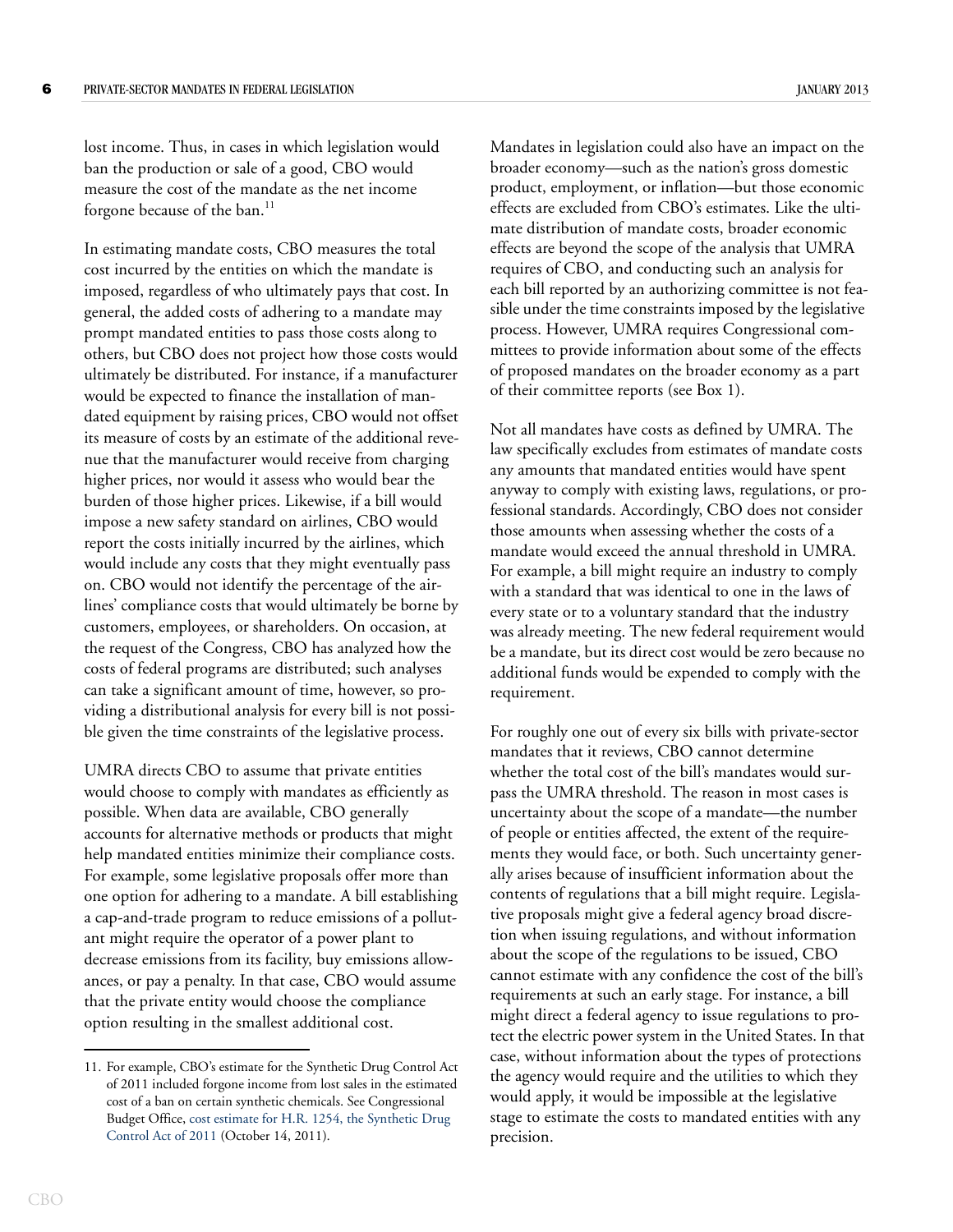# <span id="page-6-0"></span>**Box 1. UMRA's Requirements for the Congress**

Title I of the Unfunded Mandates Reform Act (UMRA) requires authorizing committees to include information about mandates in their committee reports that accompany legislation to be considered by the House of Representatives or the Senate. Those committees are directed to identify and describe any mandates in a bill and include a statement from the Congressional Budget Office (CBO) about the estimated costs of the mandates. UMRA also requires authorizing committees to include in their reports an assessment of the costs and benefits expected to result from the mandates in a bill, including effects on health, safety, and the protection of the environment.

UMRA established rules to encourage Members of both Houses of Congress to take information about mandates into account when they consider legislation. Those rules, which may be enforced through a

CBO can, by contrast, estimate the impact *on the federal budget* of legislative provisions that direct federal agencies to issue regulations, even when the scope of the regulations is uncertain. Although the decisions that a federal agency makes during the regulatory process may have a substantial effect on costs to the private sector, the requirement to make those decisions typically does not significantly alter the cost of the regulatory process. Thus, a CBO cost estimate for such a provision might provide an estimate of the administrative cost to the federal government of issuing regulations and at the same time indicate that the total cost of the private-sector mandates could not be determined because that cost would depend on decisions made during the rulemaking process.

#### **Measuring Mandate Savings**

UMRA defines the cost of a mandate as the amount an entity would have to spend to comply with the mandate minus any savings the entity would realize from its compliance and from other provisions in the legislation that govern the same activity. If, for example, a bill would create a national standard for an industry that currently manufactures products according to different regional standards, the industry could experience both costs and

point of order, prohibit Members from considering legislation that contains mandates in certain circumstances. (A point of order is an objection raised by a Member on the floor of the House or Senate that questions an action being taken as contrary to the rules of that body.) Members can raise a point of order against a bill reported by a Congressional committee if the bill lacks a statement by CBO about private-sector or intergovernmental mandates. They can also raise a point of order against legislation that would create an intergovernmental mandate with costs above the annual threshold specified in UMRA—unless the legislation would authorize or provide funding to cover those costs. (No corresponding rule exists for private-sector mandates.) If a point of order is raised in the House or Senate as provided for in UMRA, it is resolved according to the rules and procedures of the respective chamber.

savings. Any costs that the industry would incur to modify its manufacturing processes would be considered mandate costs and netted against any savings that the industry would realize from manufacturing in accordance with a uniform standard.

UMRA's definition of the savings that a mandated entity might realize does not include the impact of any authorization of appropriations in the same bill, or any funding authorized under current law, that might be used to help pay for a mandate.<sup>12</sup> UMRA directs that CBO's mandate statements provide an estimate of the costs of the mandate (net of savings) and, separately, indicate the amount of any authorization (or increase in authorization) of appropriations that may be used to pay for the mandate. Consequently, CBO would not reduce its estimate of compliance costs by the amount of any funding authorized by the bill or current law to help private entities comply with a mandate. For example, if a bill would direct the federal government to condemn a parcel of land, current law requires the government to pay the

<sup>12.</sup> UMRA treats a *reduction* in an authorization of appropriations to fund existing mandates differently. Such reductions are themselves defined as mandates under the law.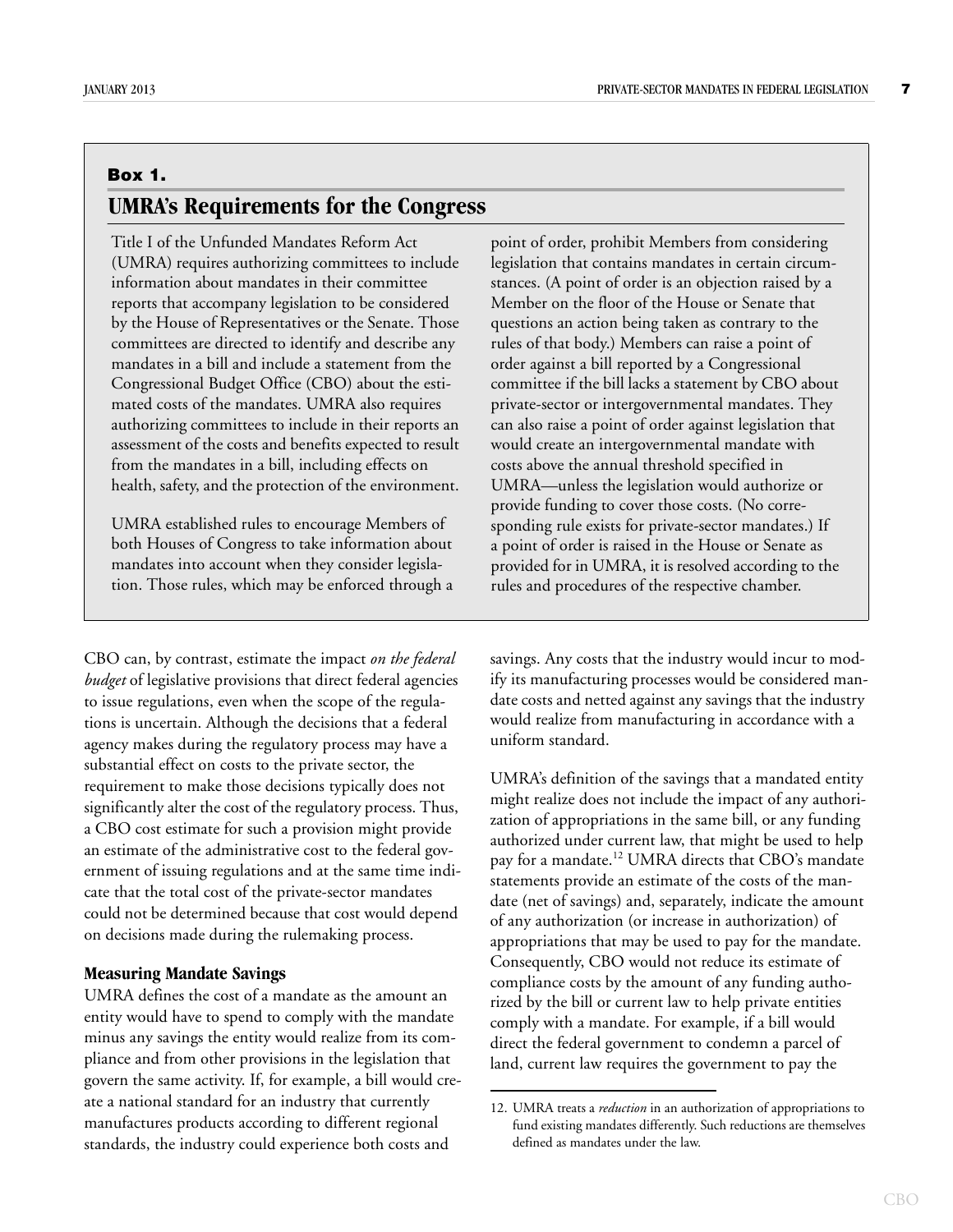#### <span id="page-7-0"></span>**Table 1.**

# **Prevalence of Private-Sector Mandates in Public Laws, 2001–2011, by Mandate Costs and Congress**

|                                    | <b>Congress</b>          |                          |                          |                          |                          |                                  | Total,                         |
|------------------------------------|--------------------------|--------------------------|--------------------------|--------------------------|--------------------------|----------------------------------|--------------------------------|
|                                    | 107th<br>$(2001 - 2002)$ | 108th<br>$(2003 - 2004)$ | 109th<br>$(2005 - 2006)$ | 110th<br>$(2007 - 2008)$ | 111th<br>$(2009 - 2010)$ | 112th<br>$(2011 \text{ only})^a$ | 107th-112th<br>$(2001 - 2011)$ |
| <b>Public Laws Enacted</b>         | 377                      | 498                      | 482                      | 460                      | 383                      | 81                               | 2,281                          |
| <b>Public Laws That Contain</b>    |                          |                          |                          |                          |                          |                                  |                                |
| Private-Sector Mandates            | 30                       | 37                       | 58                       | 49                       | 76                       | 16                               | 266                            |
| Total cost of mandates exceeds     |                          |                          |                          |                          |                          |                                  |                                |
| the annual UMRA threshold          | 5                        | 6                        | 12                       | 14                       | 25                       | 6                                | 68                             |
| Total cost of mandates falls below |                          |                          |                          |                          |                          |                                  |                                |
| the annual UMRA threshold          | 17                       | 24                       | 35                       | 27                       | 39                       | 10                               | 152                            |
| Total cost of mandates could       |                          |                          |                          |                          |                          |                                  |                                |
| not be determined                  | 8                        | 7                        | 11                       | 8                        | 12                       | $\theta$                         | 46                             |
| Public Laws That Do Not Contain    |                          |                          |                          |                          |                          |                                  |                                |
| Private-Sector Mandates            | 347                      | 461                      | 424                      | 411                      | 307                      | 65                               | 2,015                          |

Source: Congressional Budget Office.

Note: The annual cost threshold established in the Unfunded Mandates Reform Act of 1995 (UMRA) for private-sector mandates was \$100 million in 1996, with yearly adjustments for inflation thereafter. By 2011, that threshold had risen to \$142 million.

a. The numbers shown for the 112th Congress are much smaller than those for the other Congresses for several reasons. First, CBO has not completed its tabulations for 2012, so the numbers for the 112th Congress represent actions in only one year, whereas the other columns show two years' worth of actions. Second, the number of laws enacted in the first year of a Congress is typically much smaller than the number enacted in the second year. Third, fewer laws were enacted in 2011 than in the first years of the other Congresses in this table.

landowner an amount equal to the fair market value of the land. In the case of such a bill, CBO would report the cost of the mandate—the fair market value of the land being taken—and separately report the compensation provided by the government, but it would not subtract that compensation from the cost of the mandate.

As with costs, CBO's estimates of savings include only savings that would be realized by mandated entities. Any savings that would accrue to other entities would not be used to offset the estimated costs of a mandate.

# **Private-Sector Mandates Reviewed by CBO**

During each session of Congress, CBO prepares statements about private-sector mandates for hundreds of pieces of legislation. Since 1995, when UMRA was enacted, CBO has prepared such statements for nearly 9,000 legislative proposals. About 16 percent of the proposals contained private-sector mandates, in CBO's judgment. Of those proposals, 25 percent contained mandates whose total costs were estimated to exceed

UMRA's annual threshold sometime in the first five years, and 59 percent contained mandates whose total estimated costs were judged to fall below that threshold. For the remaining 16 percent of proposals with private-sector mandates, CBO could not determine the scale of the mandates' total costs.

In addition to reviewing legislation while the Congress is considering it, CBO conducts an assessment after each annual session of Congress to determine whether the public laws enacted during that session contain mandates.<sup>13</sup> Those assessments began in 2001 for privatesector mandates. (Before then, CBO's annual assessments for private-sector mandates were limited to determining whether the mandates in legislation that it had reviewed during the previous year were enacted.)

Over the 2001–2011 period, lawmakers enacted a total of 2,281 public laws (see [Table 1\)](#page-7-0). Almost 12 percent of

<sup>13.</sup> See, for example, Congressional Budget Office, *[A Review of CBO's](http://www.cbo.gov/publication/43140)  [Activities in 2011 Under the Unfunded Mandates Reform Act](http://www.cbo.gov/publication/43140)* (March 2012).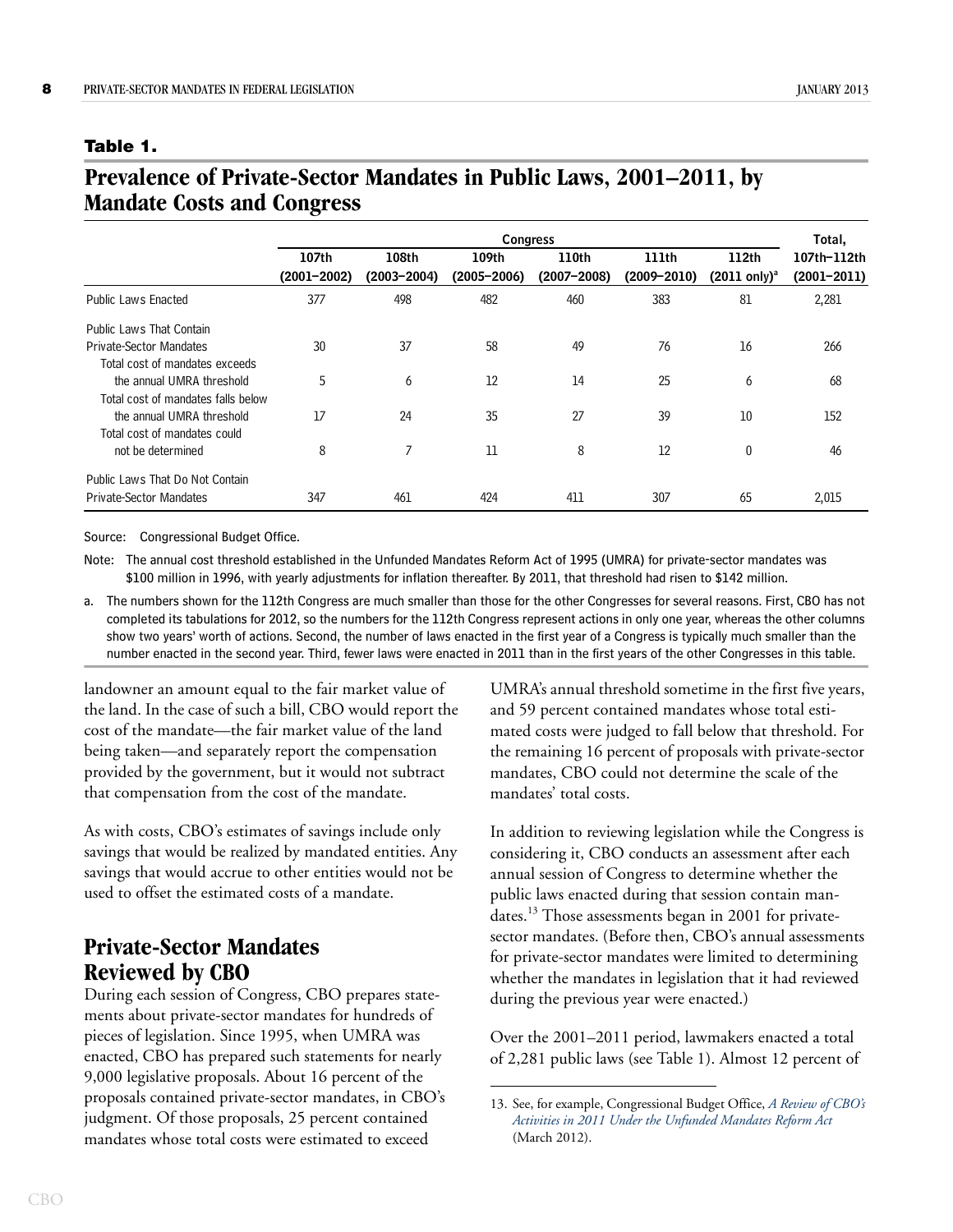them (266 laws) impose at least one mandate on the private sector. Of those laws, 26 percent (68) include mandates with total costs above the annual threshold, 57 percent (152) have mandates with total costs below the threshold, and 17 percent (46) contain mandates whose total costs could not be determined.

## **Types of Private-Sector Mandates Enacted Since 2001**

Public laws that contain private-sector mandates can be categorized by the type of mandate imposed: a regulation, fee, tax, or limit on civil actions (see [Figure 2](#page-9-0)). Of the 68 public laws enacted between 2001 and 2011 that impose private-sector mandates with estimated costs above the UMRA threshold, 30 regulate commercial activities, 32 require the payment of fees, 27 impose a tax, and 1 sets limits on a civil action and on possible recoveries of compensation for damages. (Those numbers add up to more than 68 because some of the laws contain more than one type of private-sector mandate.)

**Regulations.** The 30 public laws that impose regulations on the private sector whose compliance costs were estimated to exceed the UMRA threshold cover a variety of subject areas:

- Economic activity  $(9 \text{ laws})$ —regulating the production and marketing of goods and services and the disclosure of information;
- Safety and security (8 laws)—regulating commerce to improve the safety and security of products and transportation;
- Health (5 laws)—regulating health insurance and food production;
- Workplace activity (3 laws)—regulating wages and benefits for employees;
- Environment and energy efficiency (2 laws)—regulating emissions of pollutants and the energy efficiency of consumer goods; and
- Other activity (3 laws)—regulating campaign finance, requiring contributions to affordable-housing funds, and requiring information to be reported to the federal government.

**Fees.** The 32 public laws that contain fee-related mandates with costs above the threshold impose several types of charges for government services:

- Customs fees (13 laws)—various fees levied on imported goods to pay for the use of customs services;
- Patent and trademark fees (6 laws)—various fees for processing applications for federal patents and trademarks;
- Health fees (3 laws)—including fees on manufacturers of pharmaceuticals and tobacco products;
- Environmental and energy-efficiency fees (3 laws) including reclamation fees; and
- Other fees (7 laws)—including fees for visas, passports, and airline security, and increases in premiums for federal insurance programs.

Many of the public laws in this group imposed mandates that were temporary extensions of existing mandates. That was particularly true over the 2001–2011 period for customs fees, patent and trademark fees, and reclamation fees.

**Taxes.** The bulk of the 27 public laws that contain taxrelated mandates with costs above the threshold impose the following types of taxes:

- Excise taxes (7 laws)—including taxes on tobacco products and fossil fuels;
- Individual income taxes (6 laws);
- Corporate income taxes (5 laws); and
- Payroll taxes related to employment and employees' benefits (3 laws).

Six other public laws impose mandates that do not fall within those four categories, including mandates that impose more than one type of tax.

**Limits on Civil Actions.** The public law containing a mandate in this category restricts the ability of U.S. citizens to recover compensation for damages in certain terrorismrelated lawsuits against Libya.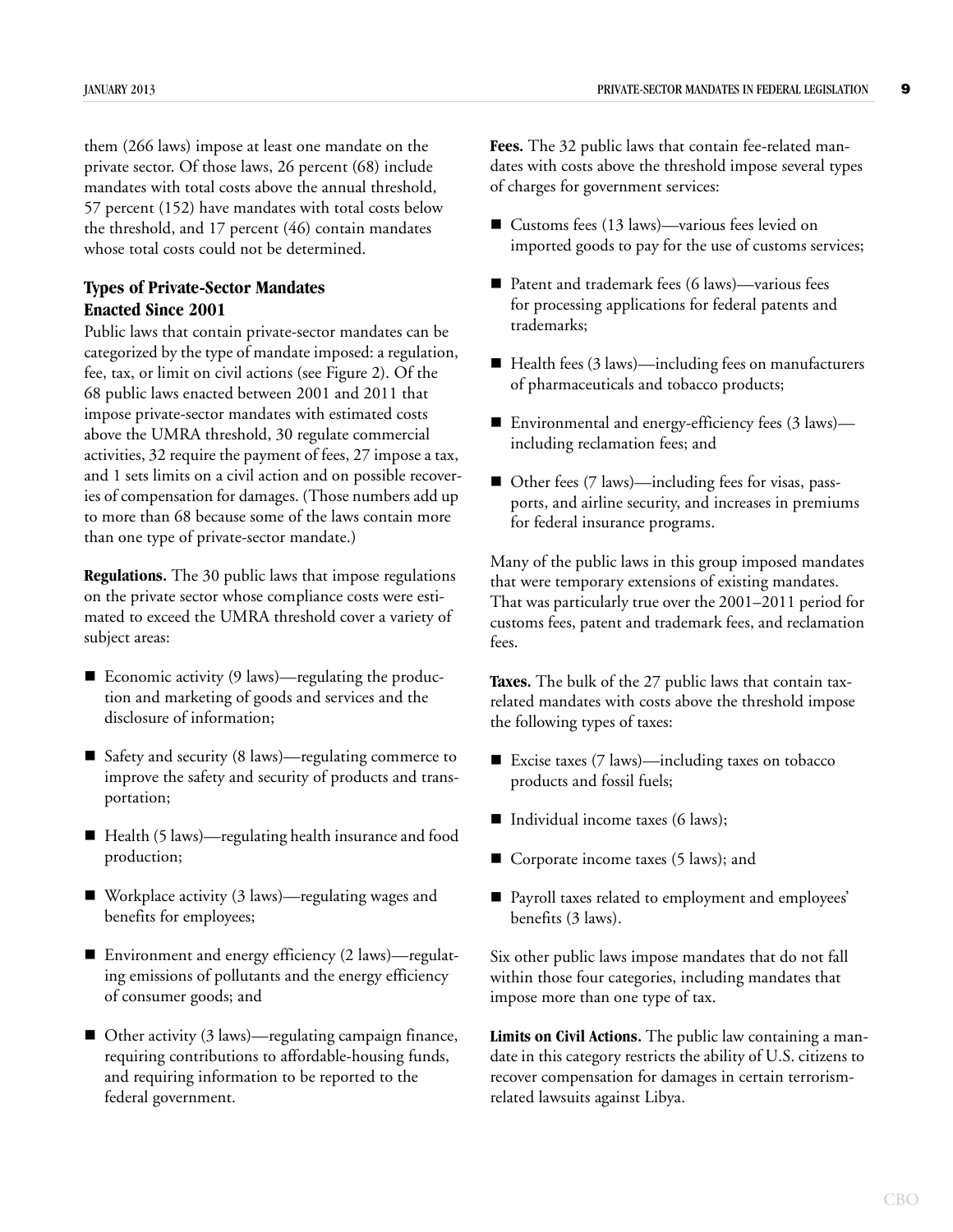#### <span id="page-9-0"></span>**Figure 2.**

# **Number of Public Laws with Private-Sector Mandate Costs Estimated to Exceed the UMRA Threshold, 2001–2011, by Type of Mandate**



Source: Congressional Budget Office.

Notes: The annual cost threshold established in the Unfunded Mandates Reform Act of 1995 (UMRA) for private-sector mandates was \$100 million in 1996, with yearly adjustments for inflation thereafter. By 2011, that threshold had risen to \$142 million.

Between 2001 and 2011, lawmakers enacted a total of 68 public laws containing mandates with costs estimated to exceed the UMRA threshold. Laws are counted more than once in this figure if they contain mandates in more than one category.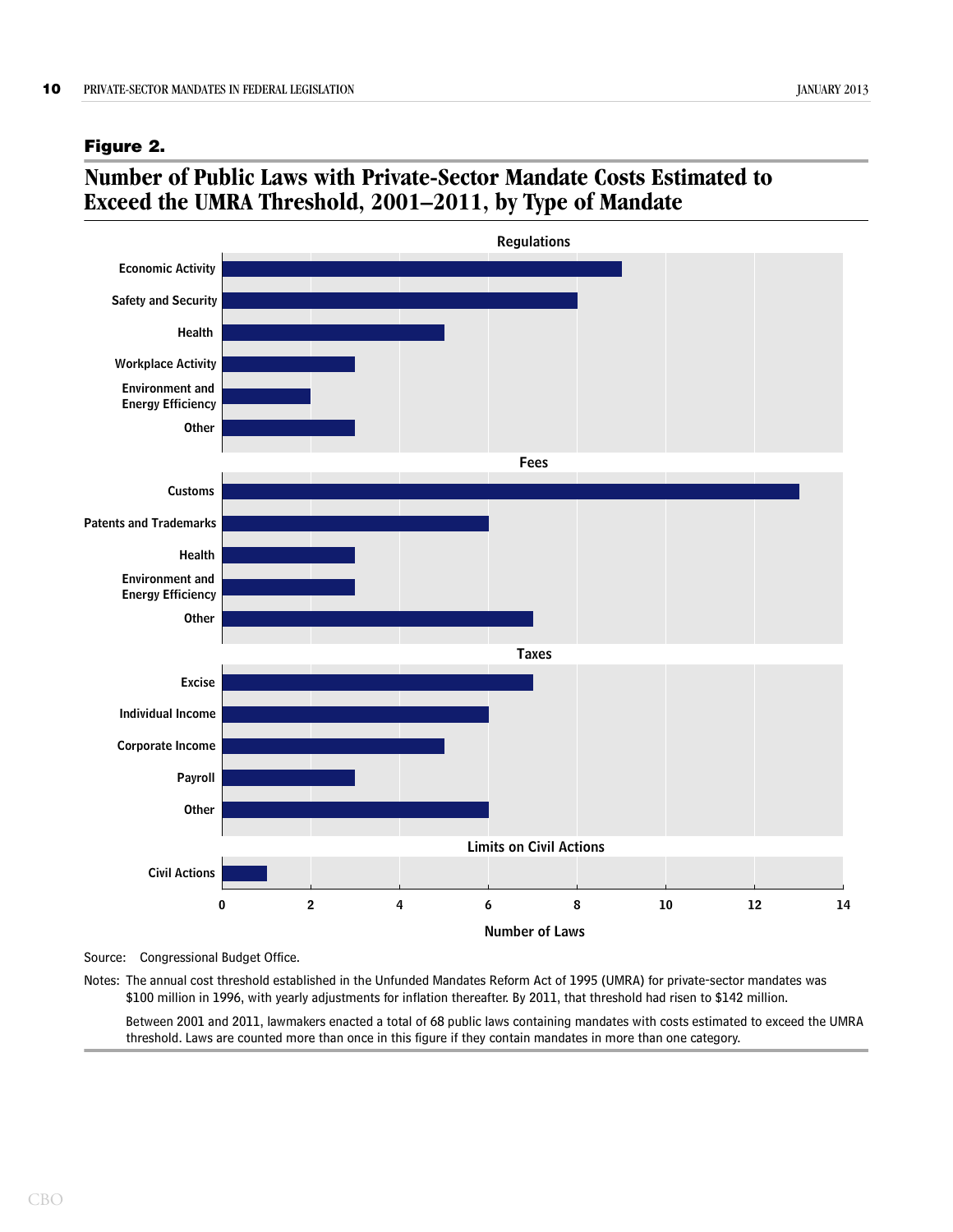## **Federal Agencies That Implement Private-Sector Mandates**

Another way to categorize public laws that contain mandates is to group them according to the federal agencies charged with enforcing or administering the mandates (see [Figure 3](#page-11-0)). Agencies that enforce regulatory mandates imposed between 2001 and 2011 include the Departments of Transportation (5 laws), Health and Human Services (3 laws), and Labor (3 laws), among many others. Mandates that impose government fees are administered primarily by the Departments of Homeland Security (15 laws), Commerce (6 laws), and the Interior (3 laws) as well as by the Federal Deposit Insurance Corporation (3 laws). The Department of the Treasury enforces all mandates that govern taxation (17 laws), and the Department of Justice enforces the mandate that limits civil actions.

## **Sectors of the Economy Affected by Private-Sector Mandates**

Public laws that contain private-sector mandates may also be grouped according to the sectors of the economy that those mandates affect (see [Figure 4](#page-12-0)). Of the 68 public laws enacted in the 2001–2011 period with private-sector mandate costs above the threshold, 20 contain mandates that affect entities in multiple sectors of the economy. Those mandates generally impose requirements, taxes, or fees on general business operations. Seven of the economywide mandates for taxes or government fees extended existing mandates—such as the surtax to provide unemployment benefits, and fees for patent and trademark services—and have appeared in more than one public law since 2001.

Other public laws contain mandates that affect specific parts of the economy, such as the following sectors:

 $\blacksquare$  Trade (15 laws)—including labeling requirements for retailers and extensions of customs fees;

- Finance and insurance (12 laws)—including fees and requirements for health insurance plans; and
- $\blacksquare$  Manufacturing (11 laws)—including mandates that relate to the production of automobiles, appliances, tobacco products, pharmaceuticals, and medical devices.

Mandates that affect individuals (9 laws) include passport fees and taxes.

This Congressional Budget Office (CBO) report was prepared in response to a request from the Chairman of the Subcommittee on Technology, Information Policy, Intergovernmental Relations, and Procurement Reform of the House Committee on Oversight and Government Reform (as constituted in the 112th Congress). In keeping with CBO's mandate to provide objective, impartial analysis, the report contains no recommendations.

Amy Petz of CBO's Microeconomic Studies Division wrote the report under the supervision of Patrice Gordon and Joseph Kile. Perry Beider, Lindsay Coleman, Theresa Gullo, Leo Lex, and Alan van der Hilst of CBO provided helpful comments, as did Richard S. Beth of the Congressional Research Service, Tim Bober of the Government Accountability Office, Susan Dudley of George Washington University, and Paul L. Posner of George Mason University. (The assistance of external reviewers implies no responsibility for the final product, which rests solely with CBO.) Christian Howlett edited the report, which is available on CBO's Web site ([www.cbo.gov](http://www.cbo.gov)).

Norglas W. Elmendy

Douglas W. Elmendorf Director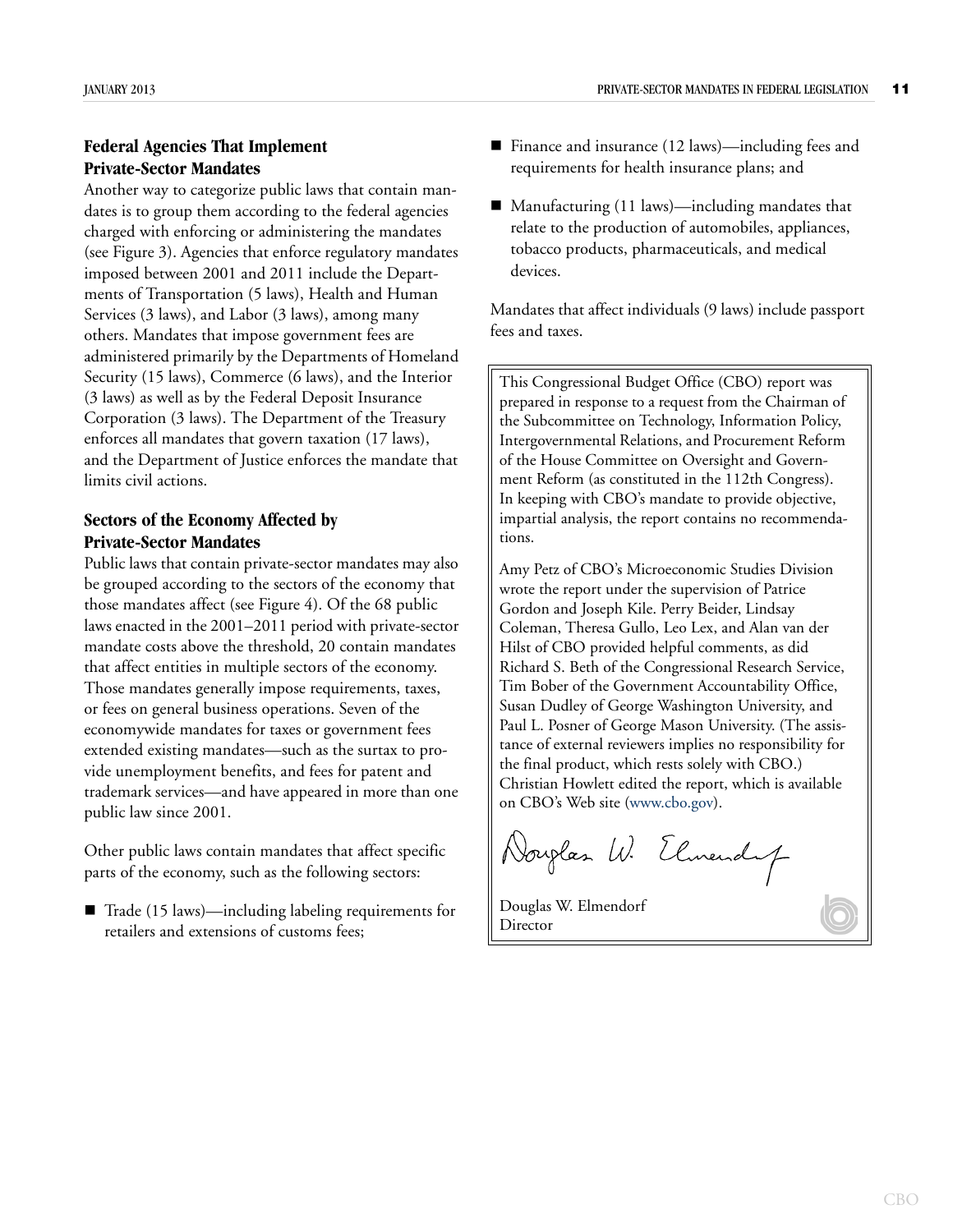#### <span id="page-11-0"></span>**Figure 3.**

# **Number of Public Laws with Private-Sector Mandate Costs Estimated to Exceed the UMRA Threshold, 2001–2011, by Regulatory Agency and Type of Mandate**



Source: Congressional Budget Office.

Notes: The annual cost threshold established in the Unfunded Mandates Reform Act of 1995 (UMRA) for private-sector mandates was \$100 million in 1996, with yearly adjustments for inflation thereafter. By 2011, that threshold had risen to \$142 million.

Between 2001 and 2011, lawmakers enacted a total of 68 public laws containing mandates with costs estimated to exceed the UMRA threshold. Laws are counted more than once in this figure if they contain mandates in more than one category.